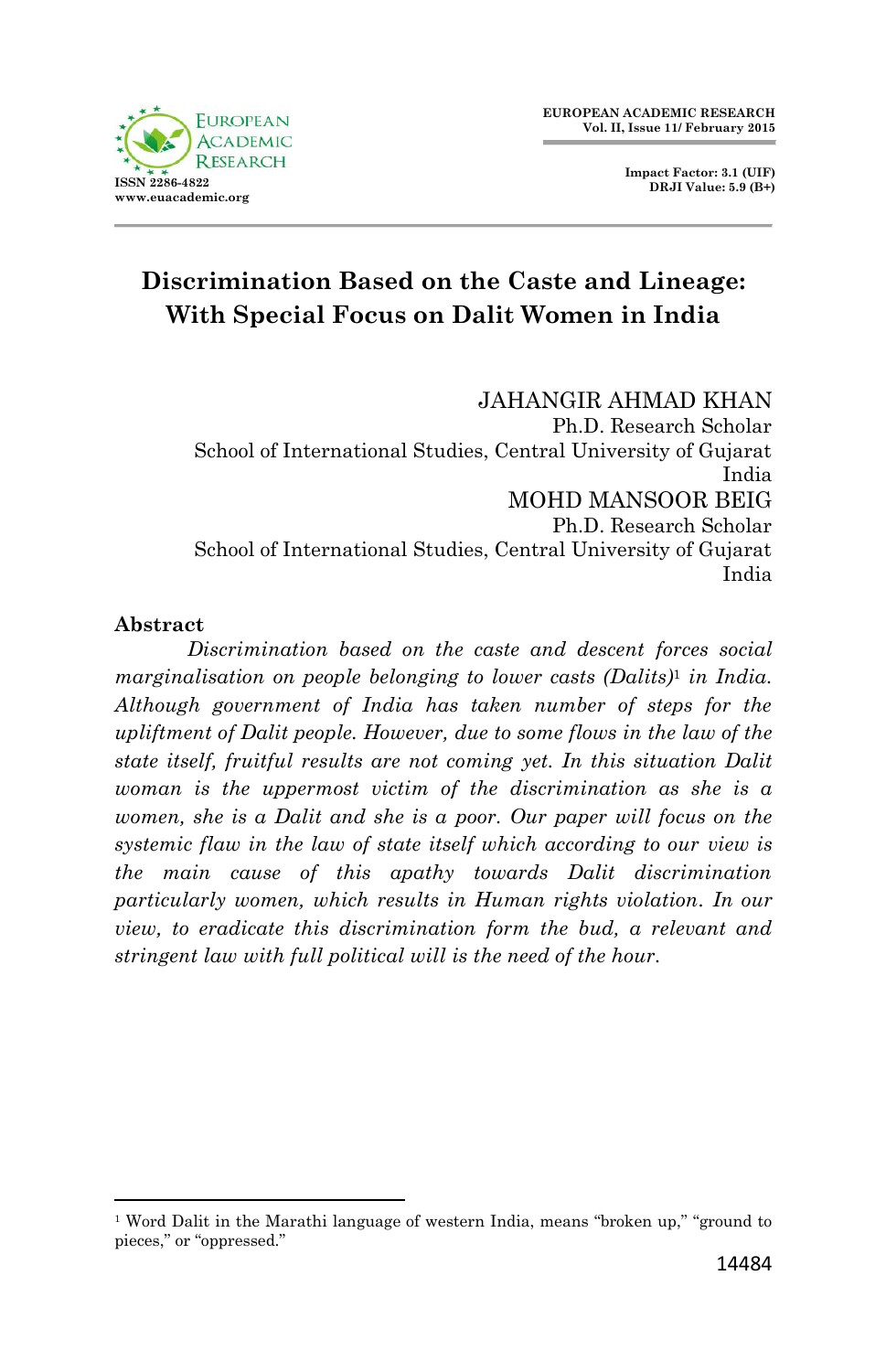*"If you are not considered to be human, human rights do not apply to you."<sup>2</sup>*

> Chewing trotters in the badlands My grandpa, The permanent resident of my body. The household of tradition heaped on his back, Hollers at me, 'You whore-son, talk like we do. Talk, I tell you!' Picking through the Vedas His top-knot well-oiled with ghee, My Brahmin teacher tells me, 'You idiot, use the language correctly!' Now I ask you, Which language should I speak?<sup>3</sup>

### **Introduction**

**.** 

Dalits in India are at the lowest of cast system. Physical separation of Dalits from the dominant casts in, strict enforcement of the prohibition of inter dining at public places, housing patterns, seating arrangements in educational institutions, particularly primary schools and forces the performance of degrading occupation like carrying of night soil by women and manual scavenging. Discrimination based on caste and descent results in the sexual control and violent appropriation over Dalit women by men of the dominant caste, apparent in systematic performance of forced prostitution in the name of religion through Devadasi system and rape of Dalit women. Despite the preamble of the constitution which resolves to usher in a society where there is justice, political, social and economic to we people of India, the law of the state lacks in providing for a active programme of positive action to raise the

<sup>2</sup> Said by Moni Rani, Director, Dalit Women's Forum, Bangladesh.

<sup>3</sup> Arun Kamble, 'Which Language should I Speak?', in Arjun Dangle (ed.), Poisoned Bread: Translations from Modern Marathi Dalit Literature (Bombay, Orient Longman, 1993:54).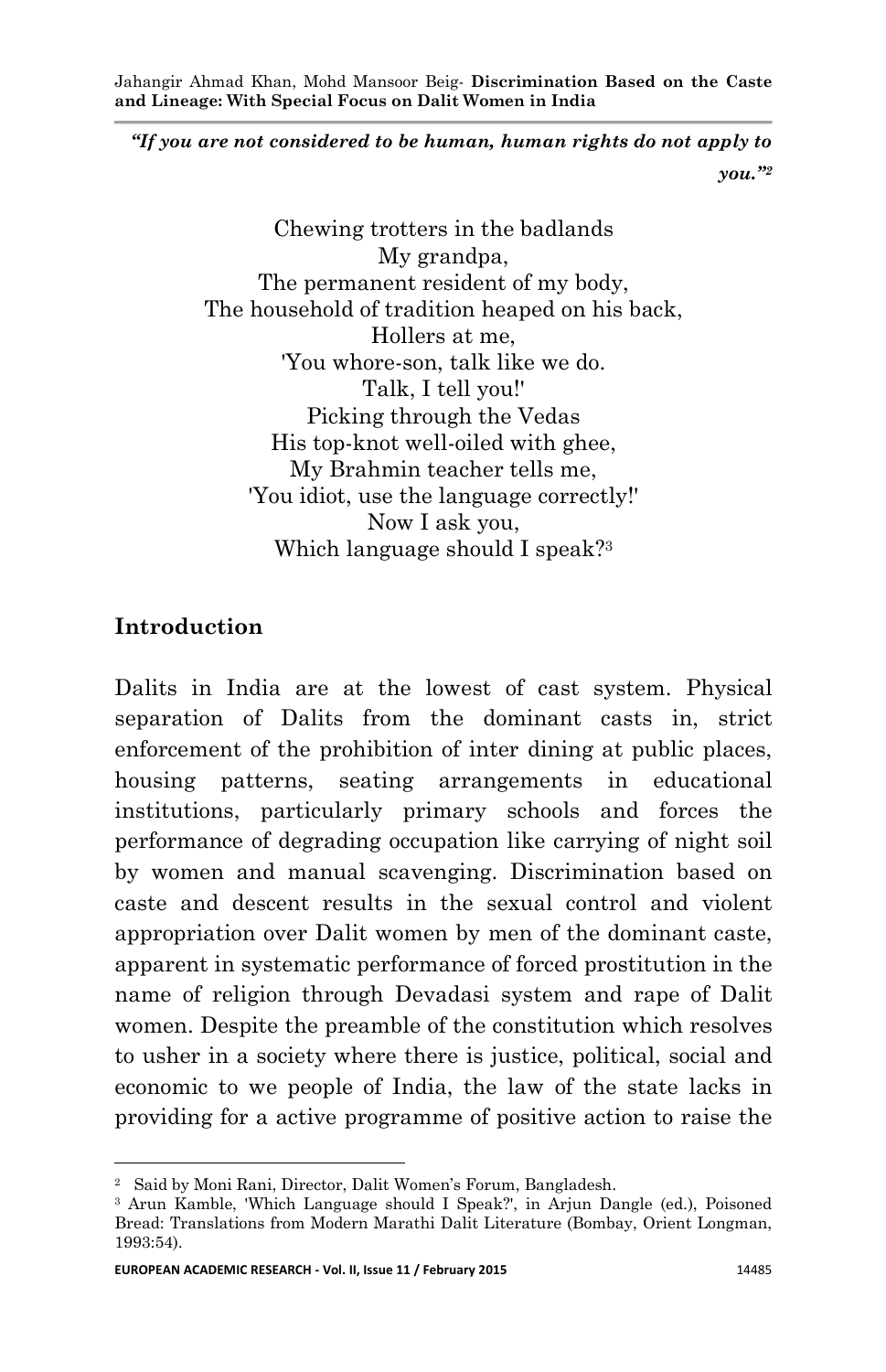level of Dalit's to rest of the we people of India, without which discrimination based on descent and cast is ever possible i.e. the control of human rights violation of Dalit women (Shinde 2005).

 The caste system in India has left the lowest castes (Dalits) at the lowest of the social, political and economic set up. The constitution of India calls them Scheduled Castes (SCs) and has tried to end their discrimination and marginalization through legal measures. The practice of untouchability is banned and laws have been passed to stop embarrassing practices enforced upon Dalits in India. Positive action in the form of a reservation policy was adopted, giving schedule casts (SCs) provisions for acquiring government jobs to ensure their social and economic development. At the same time, to bring them into the political decision making process, quotas were also reserved in representative institutions (legislative assemblies, parliament and local governments). Apart from these legal and constitutional measures, a number of policy initiatives have been started in the last six decades at different governance levels to improve the socio-political and economic conditions of the SC community (PRIA 2013).

 For particularly the Dalit women lack of law implementation force makes them incapable to approach the legal system to seek redress. As Dalit women are often illiterate and unaware of law, their unawareness is exploited by their appoints, by the police, and by the judiciary, even when the cases are registered with police, the lack of proper and appropriate investigation or the judge's own gender and caste biases can lead to acquittal of the criminal, regardless of the availability of the witnesses or evidence. The government of India's two-pronged policy to improve the socio-economic status of Dalits and to provide them with a political and legal protection in the form of social welfare legislation has been diluted by a lack of political will to ensure its proper implementation. Although the employment of the manual scavenging was stopped by the statue in 1993, 7.9 lakh Dalits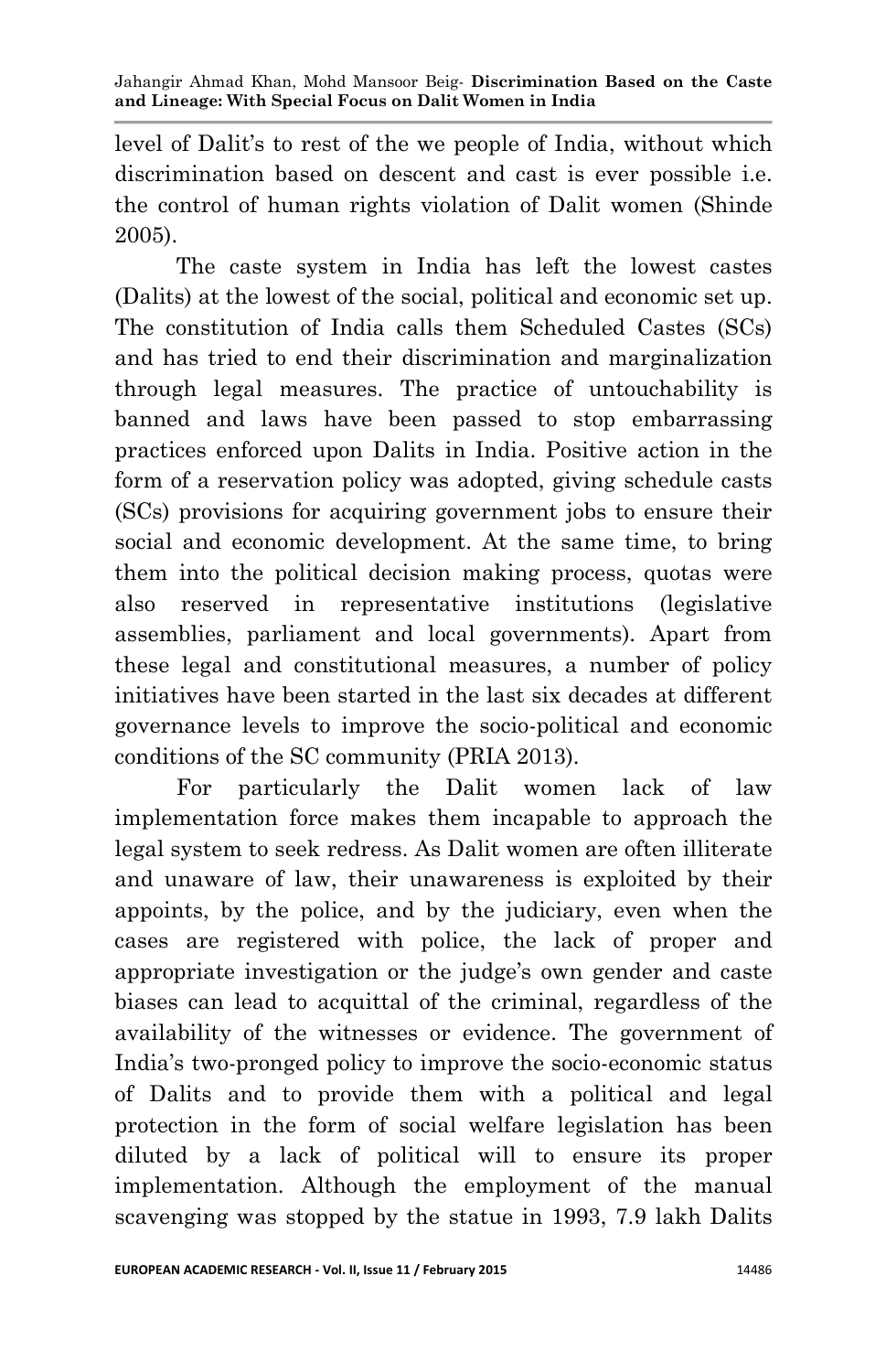are still forced to continue as manual scavengers in India. Most state governments of India do not seem to known of even the presence of the Act and money other states are not aware of provisions of the Act. Manual scavenging is the worst form of the negating dignity and human rights of the Dalits people. The fundamental gaps in effectively executing such laws like PCRA, SC/ST (prevention of atrocities) Act explain the lack of political will of the government of India. It is found that in some cases police do not deliberately register the offences promptly, and invariably they do not register the case under the said act. This is being done intentionally to connive at law. Social exclusion, lack of active legal protection and socio, economic and sexual exploitation have kept the Dalit people at the sub human living conditions for centuries. The state's complicity and its organs such as judiciary, police and government servants' caste bias the constitutional and other statues are followed in contravention. The civil servants (upper caste) act with impunity violating domestic and international human rights (Shinde 2005).

### **Cast and the Constitution**

Today, Dalits in India make about 16.2% of the total population, but their control over the resources of the country is negligible – less than 5%. Close to half of the Dalit population lives under the extreme poverty line, and even more (62%) are illiterate. Among the Dalits, most of those engaged in agricultural work don't have land. It is estimated that the average household income for Dalits was 17,465 rupees in 1998, just 68% of the total national average. Less than 10% of Dalit households can afford electricity and toilets, safe drinking water, which is indicative of their terrible social condition. Moreover, Dalits are daily victims of the worst atrocities and crimes, far outnumbering other sections of society in that respect as well. The vast majority of these crimes against Dalits remain unreported due to omnipresent fear, and those that are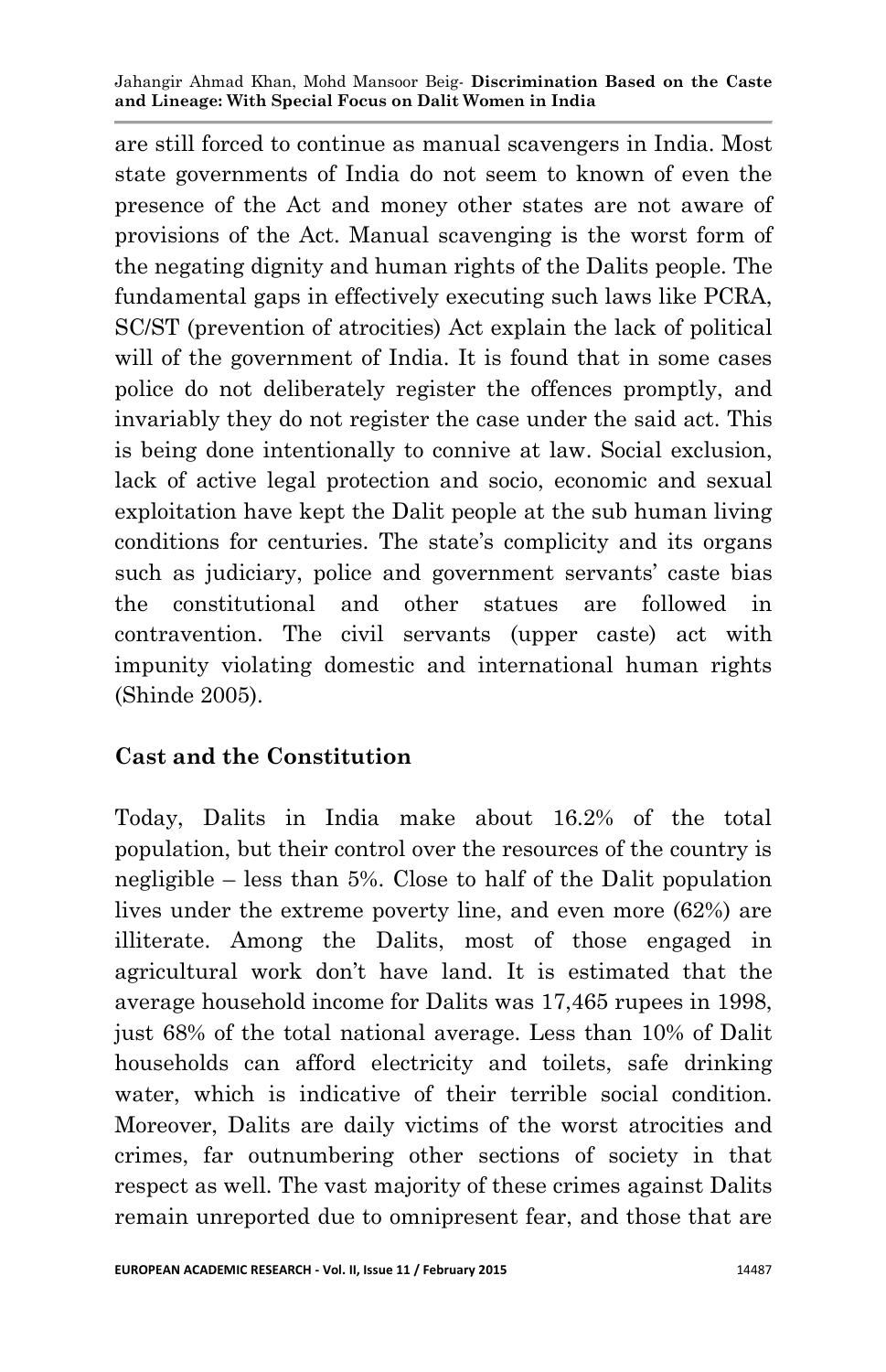reported are often ignored by police. Between 1992 and 2000, a total of 334,459 cases were registered nationwide with the police as cognizable crimes against SCs (Saiki 2014)

 It was until the late 1990s, that the daily violence, exclusion, and humiliation suffered by low caste groups were not treated as human rights issues by United Nations (UN) organs or nongovernmental organizations (NGOs). Despite decades of overseas engagement by Dalit organizations, recognition of the Untouchables' plight remained negligible. No international conventions specifically covered problems of discrimination and Untouchability, human rights treaty bodies did not distinguish caste-based discrimination as a human rights violation or abuse, and major human rights organisations had not taken up the issue (Bob 2007).

 Caste status in Hinduism is decided by the birth and is therefore irreversible. The caste status of Dalits as untouchable or outcaste is trusted upon them and it is involuntary. There is intimate relationship between occupation, caste status and discrimination. The Dalit women face triple discrimination because she is women, she is poor and she is an untouchable. The discrimination imposed on her because she is born as an outcaste. She cannot raise her voice. She is considered as immoral and loose. Her humanity and her body can be violated by upper caste man. Instead of dispersed inequalities, we find in "caste system" an accumulative inequality where political and social power is concentrated into the hands of the same group. The best proof of descent-based discrimination is that only low cast (Dalits) are untouchables (Shinde 2005).

 This situation exists in India today despite constitutional guarantees of non-discrimination on the basis of caste and gender (Article 15(1)), the right to life and security of life (Article 21) and the constitutional ruling to specially protect Dalits from social injustice and all forms of exploitation (Article 46). Moreover, the Indian State has enacted number of laws protecting the rights of Dalits and women, admitting the prevalence of discrimination and violence against these sections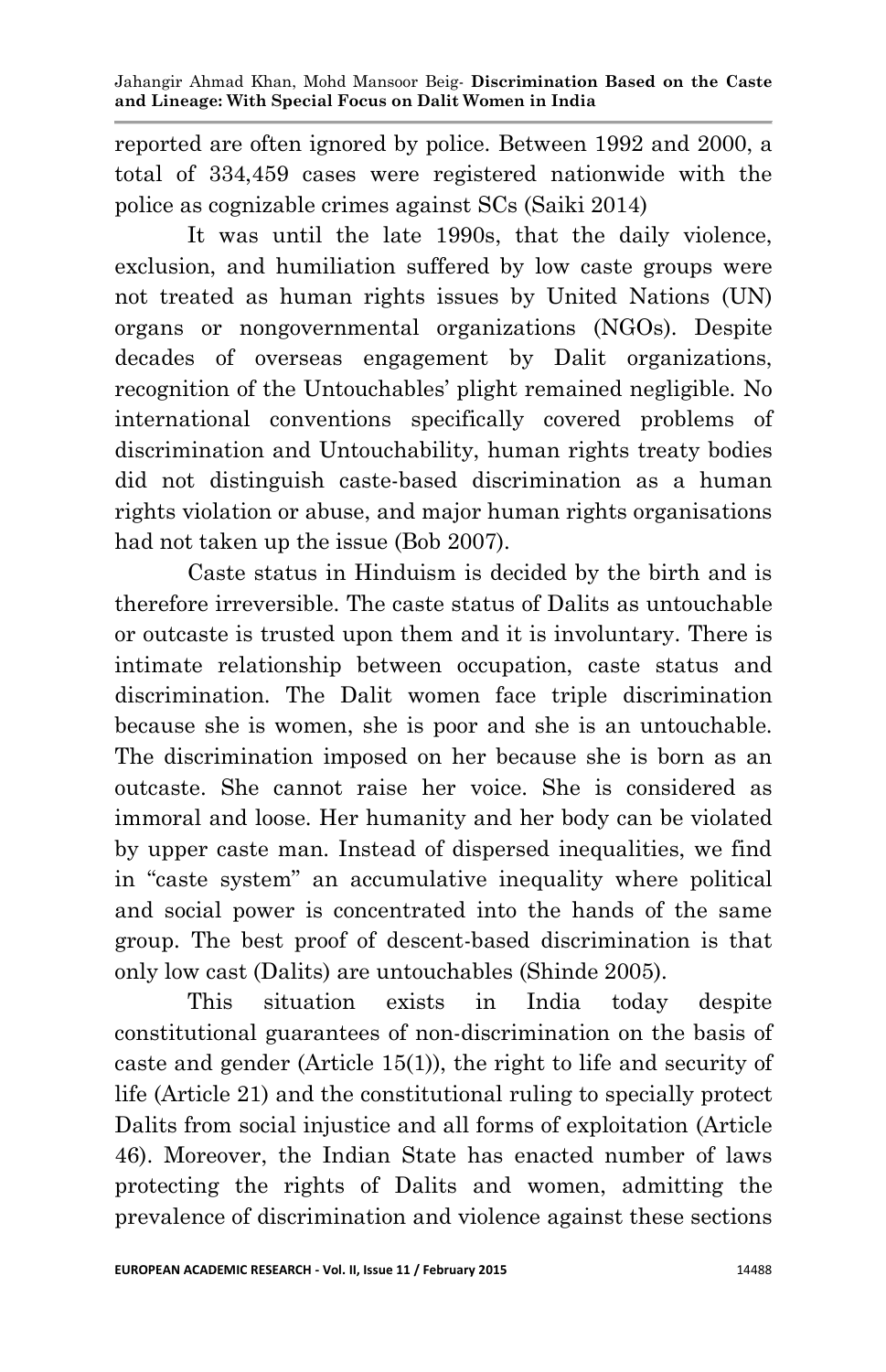of society. An important law in this regard is the Scheduled Castes/ Scheduled Tribes (Prevention of Atrocities) Act 1989. The presence of laws, however, without corresponding implementation to defend personal security to Dalit women, and without intensive efforts to emancipate the Dalit community and eradiate deep-rooted caste -and- gender biased notions of injustice and inequality, is not enough. The Indian government has itself admitted that the institutional forces – class, caste, community and family – arraigned against women's equal rights are influential and shape people's mindsets to accept prevailing gender inequality. If human rights are the legitimation of human needs, then the needs of Dalit women for, socio-economic development, personal security and social justice are priority areas for intervention (National Campaign on Dalit Human Rights 2006)

### **Law Implementing Agencies**

India's failure to safeguard that all public authorities and public institutions do not engage in caste and creed-based discrimination is common. Two examples demonstrate this failure: treatment of Dalit people specially the women by the police and discrimination in the provision of disaster relief. India's National Human Rights Commission (NHRC)—a statutory government body that the government of India describes as the top national institution to guard human rights and redress grievances—has mentioned that the law implementation machinery is the greatest violator of Dalits' human rights. According to the NHRC, widespread sexual assault and rape of Dalit women and custodial torture, brutal killing of Dalits, and looting of property of Dalit's by the police "are condoned, or at best ignored." This problem is very old. In 1979 India constituted the National Police Commission to examine problems in police performance. However the report's recommendations, which include recommendations particular to police abuse of Dalits, have still not been effected. While, the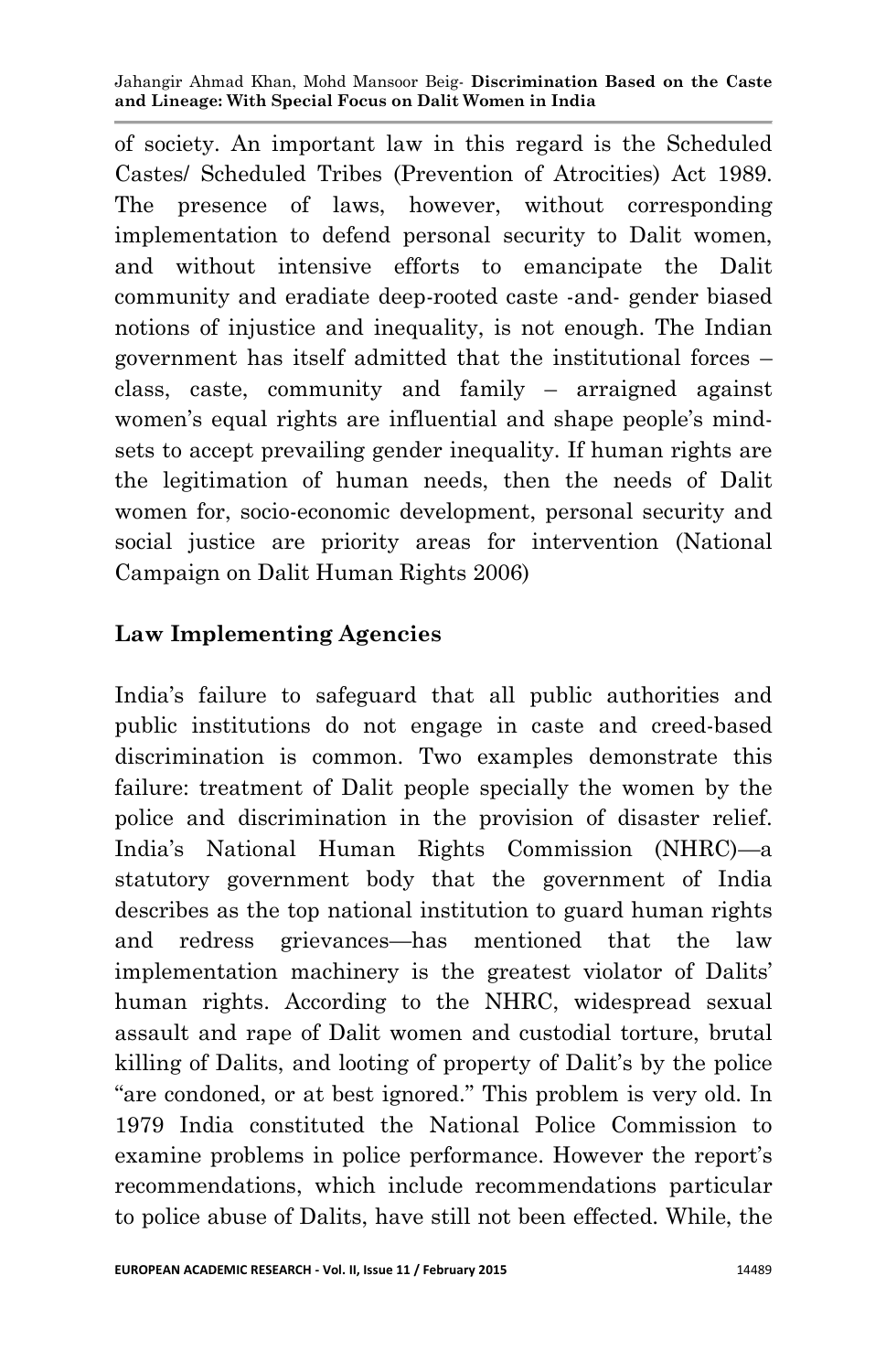Supreme Court rules set out in the D.K. Basu case and the Prevention of Atrocities Act, 1989 are available legal tools to prevent torture, or improper interrogation of Dalits illegal detention, human rights activists, jurists and civil rights groups claim that a lack of political will and immunity laws that defend those responsible for human rights abuses from prosecution, allows the problem of custodial cruelty and torture to continue unchecked. Dalit people are mainly vulnerable to arrest under draconian security laws. Additionally, under the collective punishment theory, the police often target whole Dalit communities in search of one criminal and subject the community to violent search and seizure operations. Dalit women are mostly vulnerable to sexual violence by the upper casts and police, which is used as a method to punish Dalit communities. Police also aggressively permit private actors to commit violence against Dalits with protection, and at times, get together with private actors in committing such atrocities. Police systematically fail to appropriately register these crimes under the Scheduled Tribes and Scheduled Castes (Prevention of Atrocities) Act, 1989, and the Protection of Civil Rights Act, 1995. According to separate investigations by the National Campaign on Dalit Human Rights and Human Rights Watch, India failed to protect Dalits from discrimination in the distribution of relief and aid in the wake of two of India's largest natural calamities in recent years: Gujarat earthquake in January 2001 and the Indian Ocean tsunami in December 2004. India has also unsuccessful to eliminate barriers and encourage integrationist movements between castes. It has allowed segregation in schools, housing and has failed to faithfully implement legislative and constitutional abolitions of "untouchability" practices. Additionally, as Dalits increasingly form to protest their biased treatment and claim their rights, the government has regularly failed to defend Dalits against retaliatory attacks by upper-caste Hindus, including the rape of Dalit women, and has failed to address social and economic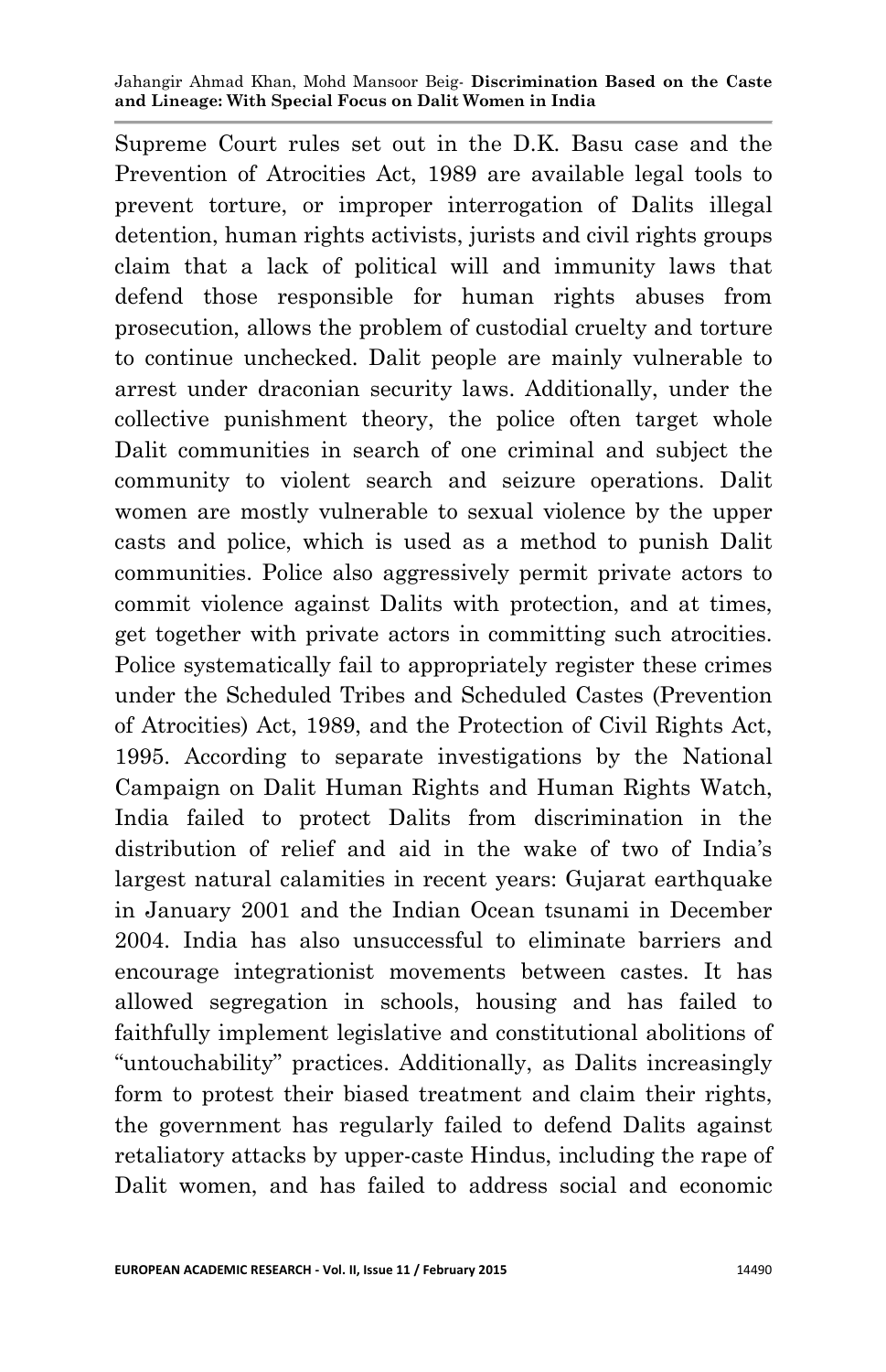boycotts against Dalits, thereby further unfavourable integrationist movements (Human Rights Watch 2007).

## **Role of Police**

Even if the cases are registered in police stations, there is no court of law to try them. No cases have gone to trial, so there are no sentences. Aside from insignificant amounts from the prime minister's relief fund, no compensation is given in the cases registered, as is required by the rules of 1995.<sup>4</sup> The police consider Dalits to be their rivals. They don't register cases against upper casts. They just say, "Don't fight anymore. After all, they [upper casts] are taking care of you; they are giving you employment. They made an error, let it go." And in so doing, the Dalit people are usually persuaded to let the case go. In rare cases where they make an FIR, they will turn it around in the charge sheet and say that after appropriate investigation, they found that the FIR was incorrect. This is all to try and help the alleged discharge. 5

 Violence and discrimination against Dalits particularly women reinforces caste norms wherein they are seen as open for all kinds of violence and torture, especially sexual abuse and forced labour. According to India's" National Commission for Women, "In the commission of offences against... [Dalit] women the [dominant caste] criminals try to establish their authority and humiliate the community by exposing their women to inhuman treatment and indecent" (National Commission for Women 1996).

#### **Policy Measures**

**.** 

The Committee on the Elimination of Racial Discrimination (CERD) should clearly restate that discrimination according to

<sup>4</sup> Human Rights Watch interview with Bharathan, programme coordinator for Navjeevan Trust, Madurai district, Tamil Nadu, February 17, 1998

<sup>5</sup> Human Rights Watch interview with Mr Martin, Village Community Development Society, Madras, February 13, 1998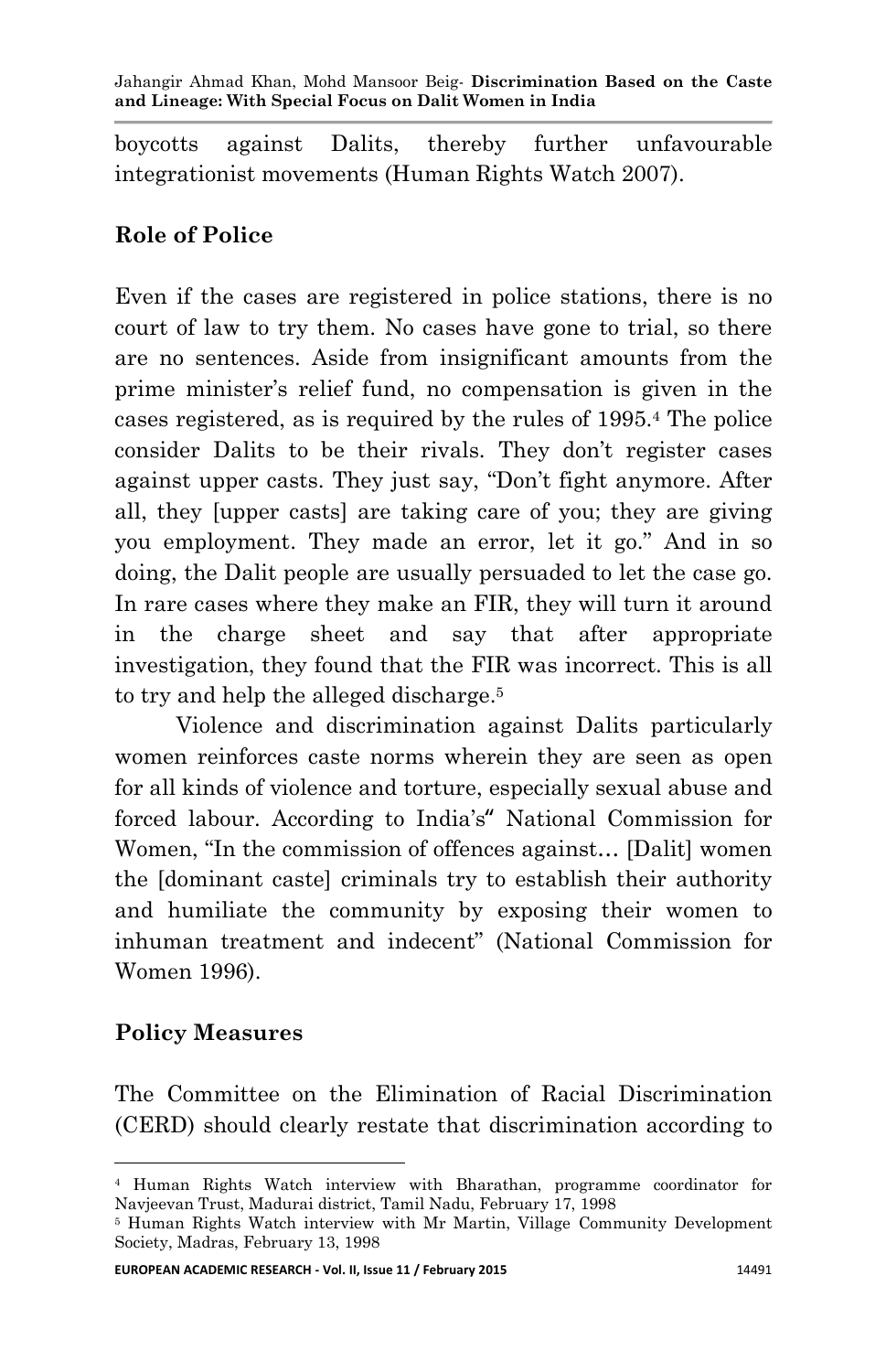caste is included in definition of descent-based discrimination and therefore fall under the purview of racial discrimination as stated in Article 1 of International Convention on the Elimination of All Forms of Racial Discrimination (ICERD). Affirmative action should be taken in Africa and Asia particularly India to end caste based discrimination. The committee should take note of the statement made by the National Commission on Human Rights (NCHR), India at the World Conference against Racism (WCAR), Durban. "(The NCHR) is committed that discrimination on any grounds enclosed in the constitution of India, and these include caste, race and descent, constitute intolerable assault on worth and dignity of human person as an egregious human rights violation. It is also said that gender perspective should be incorporated in all aspects of the convention, and inter sectionality of caste/race, and gender must be addressed. The state must recognize Dalit women as separate and distinct social group and make special provision for Dalit women in allocation of finances and planning programmes etc. (Shinde 2005).

### **Conclusion**

There is urgent need that law of the state first should corrected as per the need of the hour. It is true that India has made measurable improvement in terms of the protections afforded to Dalits since 1947, Dalits still suffer undesirable discrimination and mistreatment at the hands of law enforcement officials and upper caste members. Such ill-treatment is intolerable under both India's domestic laws and its responsibilities under international law. Although the government of India denies the problem of maltreatment of Dalits and points to broad legal protections showing compliance with international rules and standards, the several reports of discrimination and violence indicate that Dalit's remain India's "broken people." Until the violence against Dalits end, the international media ought to